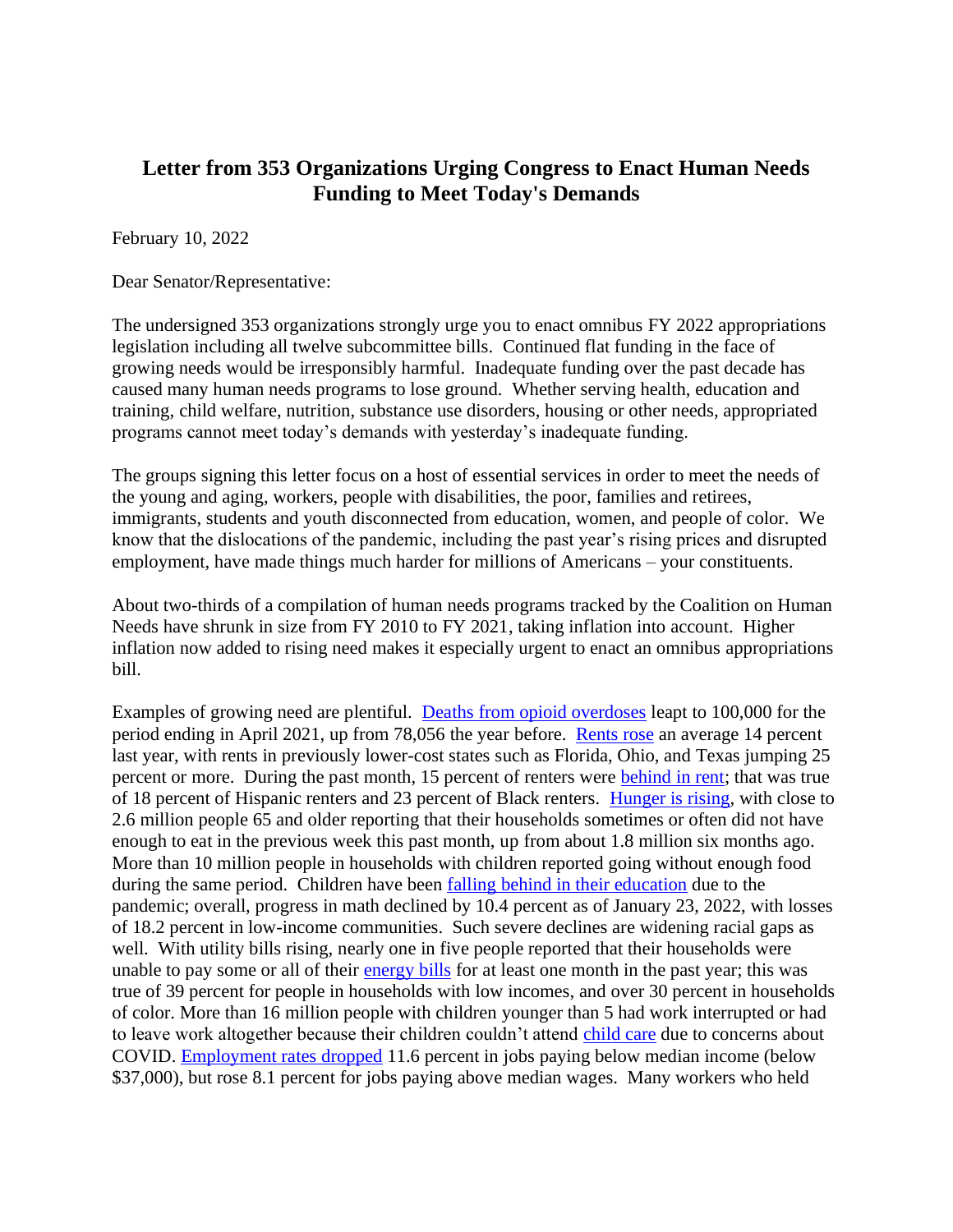below-median wage jobs need training to fill jobs with higher pay, but most federal job training programs have declined by 18 percent or more since FY 2010.

In all these examples and more, appropriated programs can contribute to solving problems if their funding levels reflect these painful realities. Flat funding is failing to address urgent needs.

In many ways, adequate appropriations are necessary to carry out all the vital functions of government. Social Security staff need adequate funding to administer Social Security and SSI. Updated appropriated funds are necessary to carry out the bipartisan infrastructure legislation recently passed. Health care, substance use and mental health appropriations work in tandem with Medicaid and Medicare. Many millions of people are going without the help they need because of Congress' delay in passing appropriations that respond to our current problems. Please do not delay any longer; enact an omnibus appropriations bill as soon as possible.

Sincerely,

20/20 Vision DC Addiction Connections Resource Adelante Healthcare Adorers of the Blood of Christ, US Region AFL-CIO African American Health Alliance AIDS United Alabama Arise Alabama Chapter of the National Association of Social Workers Alaska Chapter of the National Association of Social Workers Alaska Coalition on Housing and Homelessness Alianza Americas American Association of People with Disabilities American Federation of State, County and Municipal Employees (AFSCME) American Federation of Teachers American Friends Service Committee American Geriatrics Society Anti-Hunger & Nutrition Coalition Arizona Chapter of the National Association of Social Workers Arkansas Chapter of the National Association of Social Workers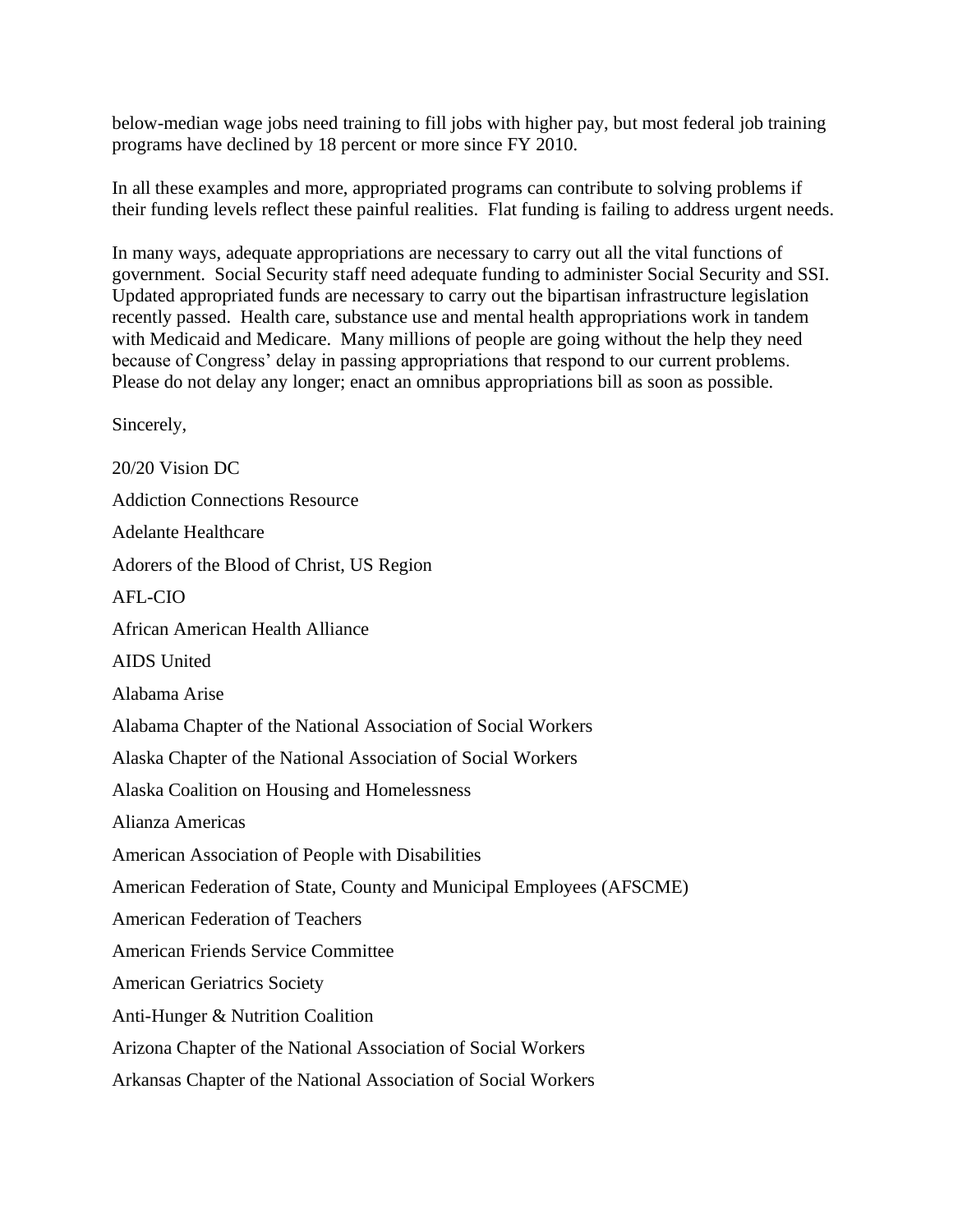Association of Farmworker Opportunity Programs Autism Society of America Baltimore, MD Phil Berrigan Memorial Chapter Veterans For Peace Barrier Free Living Inc. Bay Area WIC Program Be a Hero Bend the Arc: Jewish Action Better Building Institute Inc. Better Organizing to Win Legalization Black Hills Special Services Cooperative Blue Ridge Community Action Inc Blue Wave Postcard Movement Boulder County WIC Broward for Progress California Association of Food Banks California Chapter of the National Association of Social Workers California Housing Partnership CAMBA, Inc. Cathedral Square CCI Health Services Center for American Progress Center for Law and Social Policy (CLASP) CenterLink: The Community of LGBT Centers Centers Against Violence Child Welfare League of America Church World Service Cleveland Rape Crisis Center Coalition on Human Needs COHHIO Colorado Chapter of the National Association of Social Workers Colorado Coalition Against Sexual Assault (CCASA)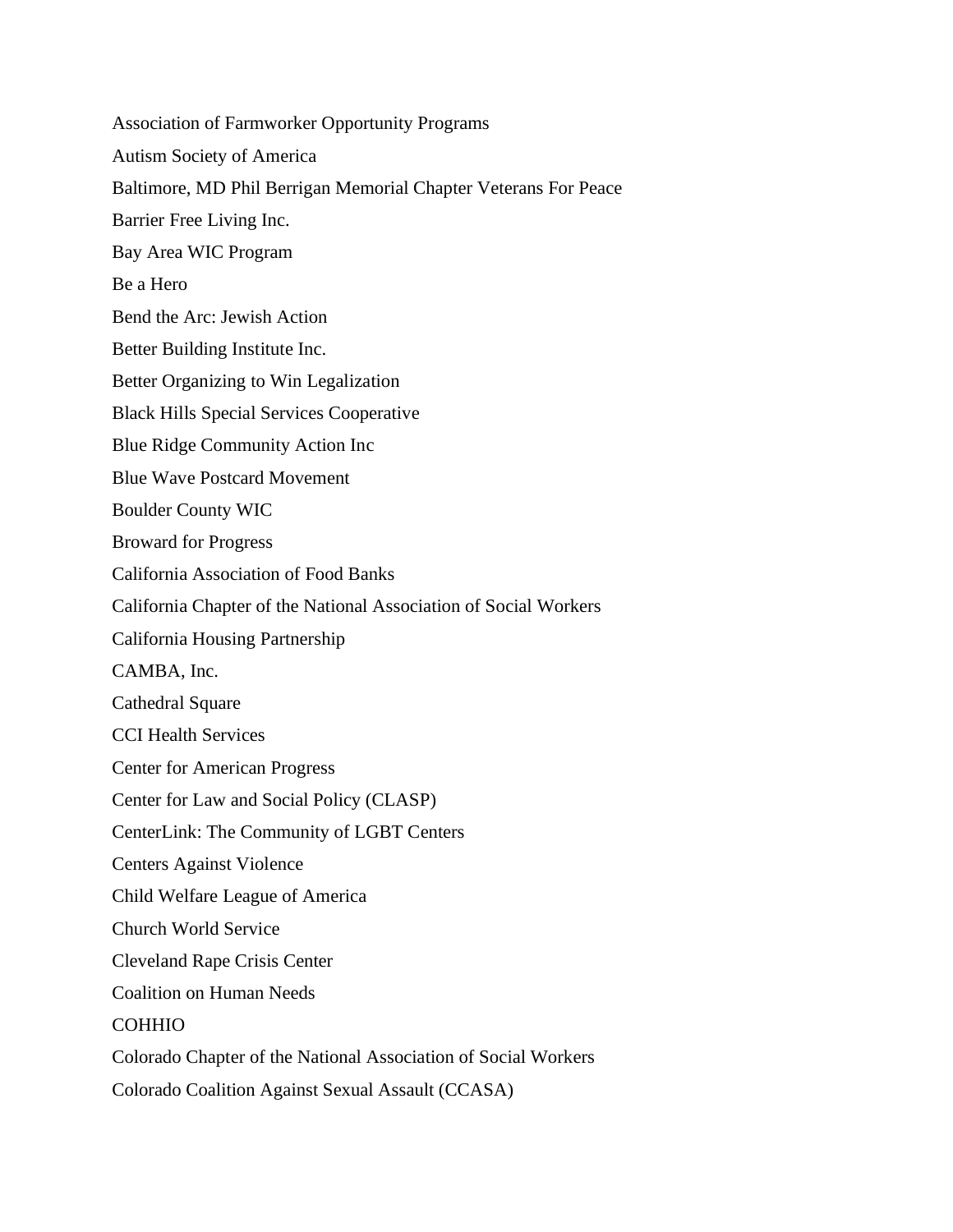Common Sense Media Community Action Partnership of North Dakota - Fargo, ND Community Economic Development Association of Michigan Community Legal Aid Society, Inc. (Delaware) Conference of Educational Administrators of Schools and Programs for the Deaf Congregation of Our Lady of Charity of the Good Shepherd, U.S. Provinces Connecticut Chapter of the National Association of Social Workers CONTACT Rape Crisis Center Council for Opportunity in Education CT Association for Community Action (CAFCA) Custer Health WIC Program Day One DC Metro Chapter of the National Association of Social Workers Delaware Chapter of the National Association of Social Workers Detroit RESULTS Disability Rights Oregon Doctors for America Dominican Sisters of Hope Dominicans Sisters of Sinsinawa Office of Peace and Justice Drug Policy Alliance End Hunger Connecticut! Faith in Public Life Faiths for Safe Water Family Advocates, Inc. Family Crisis Center, Inc. Family Equality First Focus Campaign for Children Florida Chapter of the National Association of Social Workers Food Bank of Northern Nevada Food Research & Action Center (FRAC) Franciscan Action Network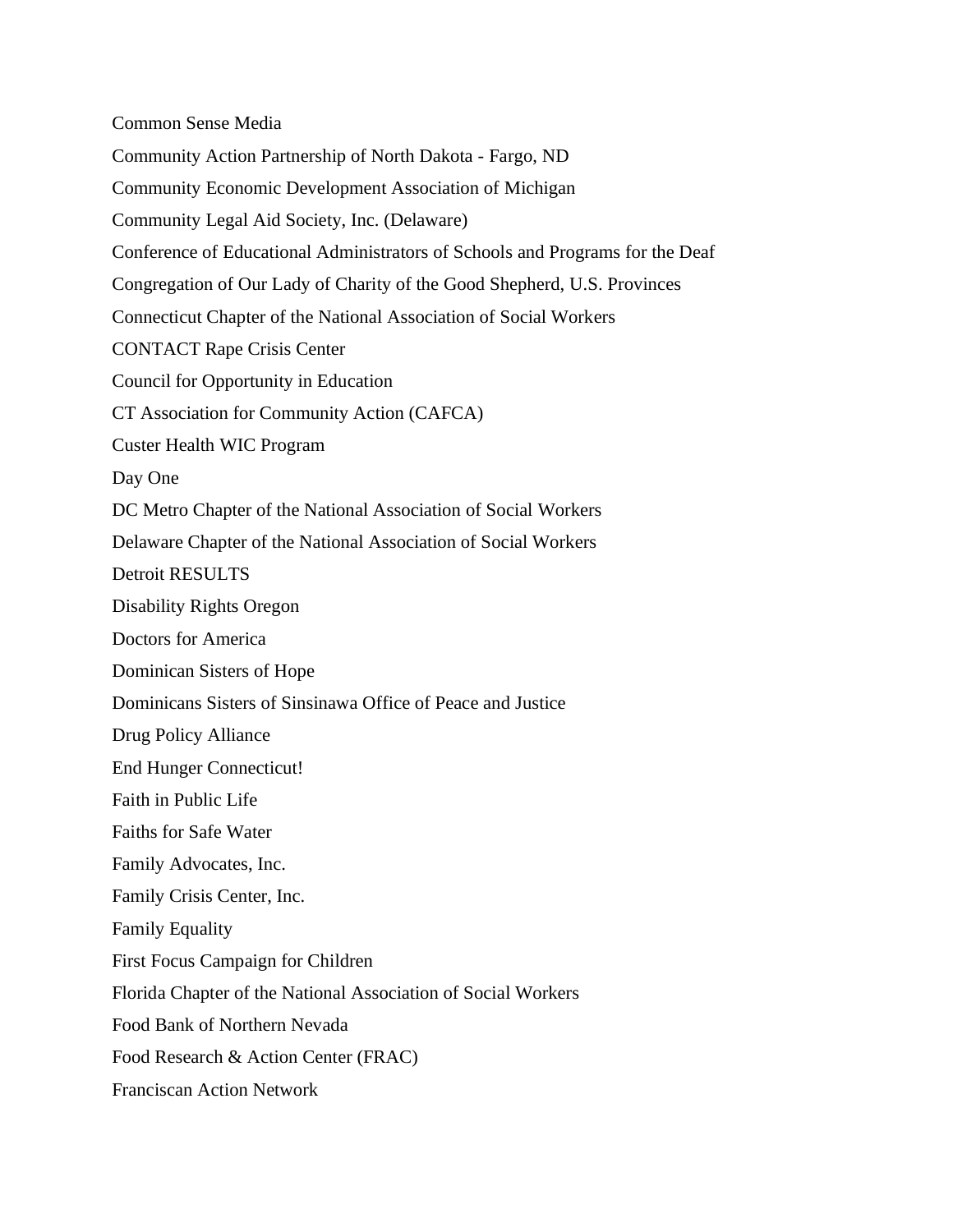Franciscan Peace Center Franciscan Sisters of the Sacred Heart Franklin Primary Health Center, Inc. Friends Committee on National Legislation Full Plates Full Potential Geel Community Services, Inc. Georgia Advancing Communities Together, Inc. Georgia Chapter of the National Association of Social Workers Graceworks Housing Services Guam Chapter of the National Association of Social Workers Harm Reduction Action Center Hawaii Chapter of the National Association of Social Workers Hawaii Children's Action Network Speaks! Health Care for America Now (HCAN) Health Care Voices **HIPS** Hispanic Federation HIV Medicine Association Holy Spirit Missionary Sisters, USA-JPIC Homeless and Housing Coalition of Kentucky, Inc. Homeless Services United Hopewell Health Centers, Inc. Housing Action Illinois Housing and Services, Inc. Housing Oregon Housing Visions Consultants, Inc. Howard Brown Health Hudson County Housing Resource Center Hunger Free America Hunger Task Force ICNA Council for Social Justice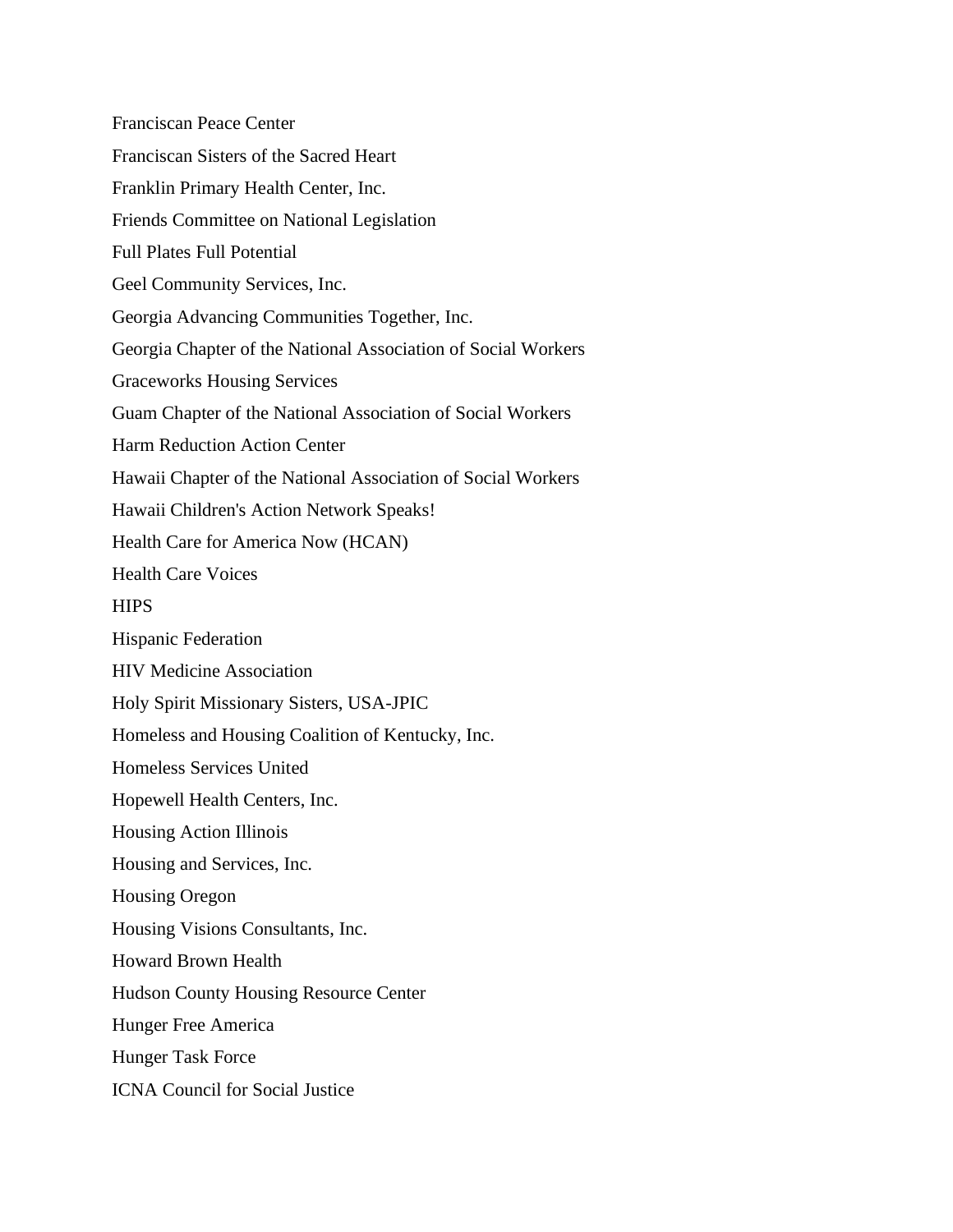Idaho Chapter of the National Association of Social Workers Illinois Chapter of the National Association of Social Workers Immigration Hub In The Works Indiana Chapter of the National Association of Social Workers Institute for Policy Studies, Criminalization of Poverty Project International Nutritional Sustainable Partners International School of Louisiana Iowa Chapter of the National Association of Social Workers Iowa Citizen Action Network Islamic Relief USA James' Place Inc. JCTOD Outreach, Inc (dba) Johnson Park Center Jefferson County Farmers Markets Jewish Council for Public Affairs Jewish Family and Children's Service of Minneapolis Johnson County Kansas WIC Justice Committee: Sisters of St. Joseph Kansas Chapter of the National Association of Social Workers Kentucky Association of Sexual Assault Programs Kentucky Chapter of the National Association of Social Workers La Cooperativa Campesina de California La Mesa Boricua de Florida Lafayette Urban Ministry Lakeside Place Inc. Lantern Community Services Leadership Conference of Women Religious LeadingAge LeadingAge Florida League of United Latin American Citizens (LULAC) Louisiana Chapter of the National Association of Social Workers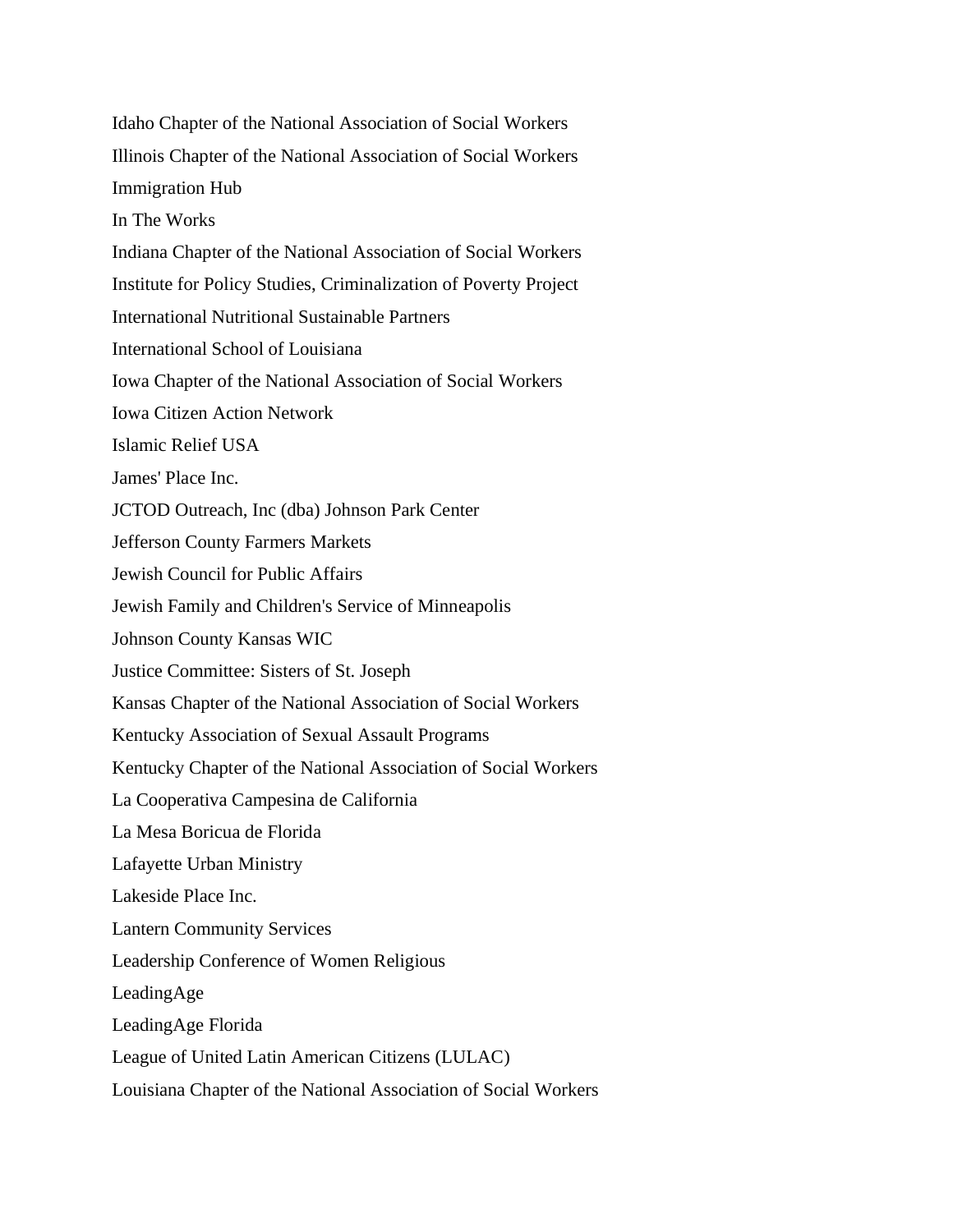Lowville Food Pantry, Inc. LSF Services Maine Chapter of the National Association of Social Workers Marion County Commission On Youth, Inc.--MCCOY Mary House, Inc. Maryhurst Maryland Chapter of the National Association of Social Workers Maryland Hunger Solutions Maryland National Organization for Women Maryland Peer Advisory Council, MPAC Maryland WAM Massachusetts Association of WIC Directors Massachusetts Chapter of the National Association of Social Workers MAZON: A Jewish Response to Hunger MEO Michigan Chapter of the National Association of Social Workers Mid Michigan Community Action Minnesota Chapter of the National Association of Social Workers Mississippi Chapter of the National Association of Social Workers Missouri Chapter of the National Association of Social Workers Mom's Fresh Foods Monsoon Asians & Pacific Islanders in Solidarity Montana Chapter of the National Association of Social Workers Montana Food Bank Network Montgomery County Health Dept WIC Program Multi County Community Service Agency, Inc. National Advocacy Center of the Sisters of the Good Shepherd National Alliance to End Sexual Violence National Association for County Community and Economic Development National Association of Councils on Developmental Disabilities National Association of Counsel for Children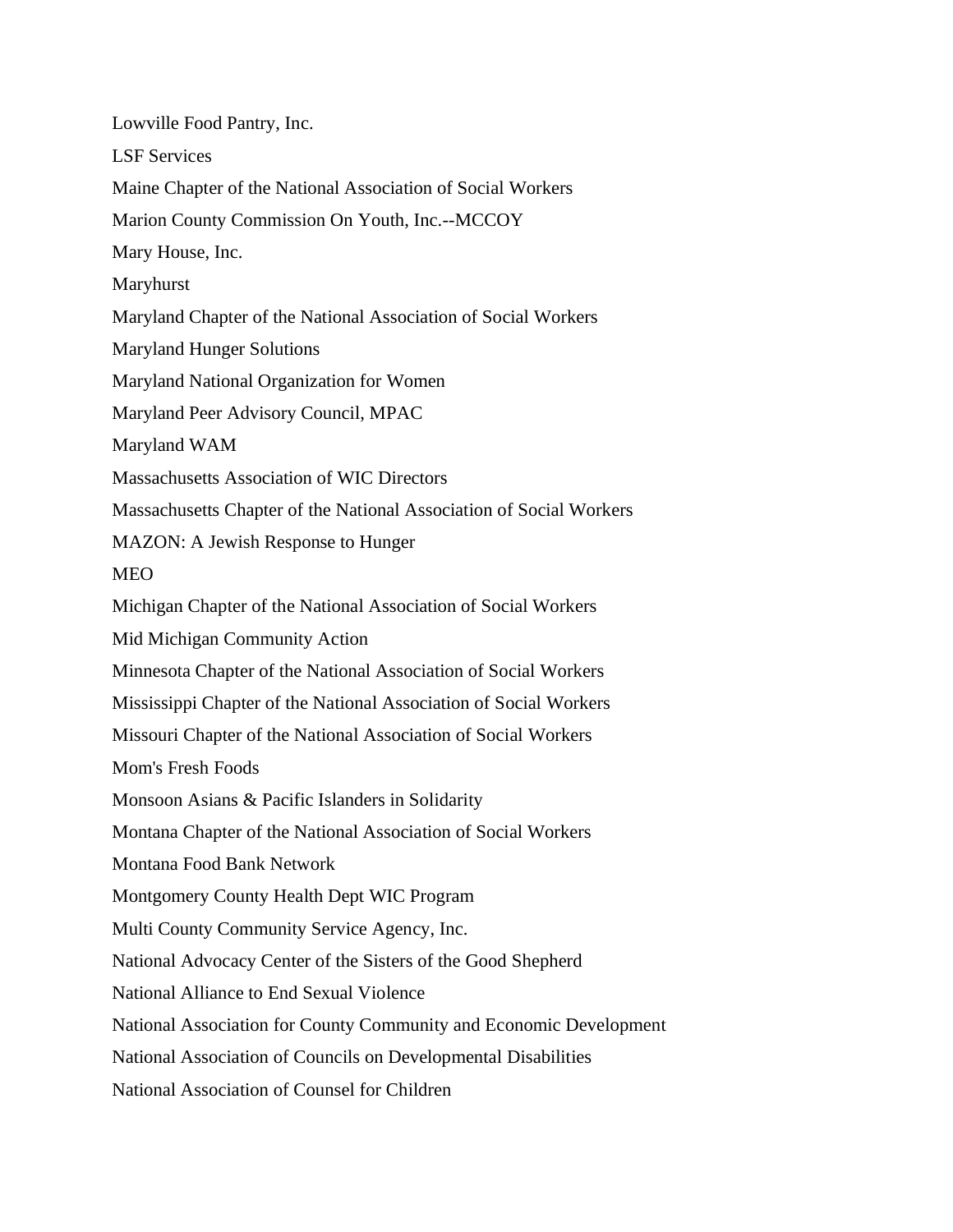National Association of ESEA State Program Administrators (NAESPA) National Association of Nutrition and Aging Services Programs National Association of Pediatric Nurse Practitioners National Association of Social Workers National Center for Healthy Housing National Center for Lesbian Rights National Center for Teacher Residencies (NCTR) National Center on Adoption and Permanency National Coalition Against Domestic Violence National Community Action Partnership National Council of Jewish Women National Council of Jewish Women Chicago North Shore Section National Council of Jewish Women Maryland Action Team National Council of Jewish Women, Atlanta Section National Council of Jewish Women, Texas National Council of Jewish Women, Virginia National Council on Aging National Diaper Bank Network National Employment Law Project National Energy Assistance Directors Association National Family Planning & Reproductive Health Association National Farm to School Network National Health Care for the Homeless Council National Immigration Law Center National League for Nursing National Low Income Housing Coalition National Parks Conservation Association National Partnership for Women & Families National Priorities Project at the Institute for Policy Studies National Urban League, Inc. National Viral Hepatitis Roundtable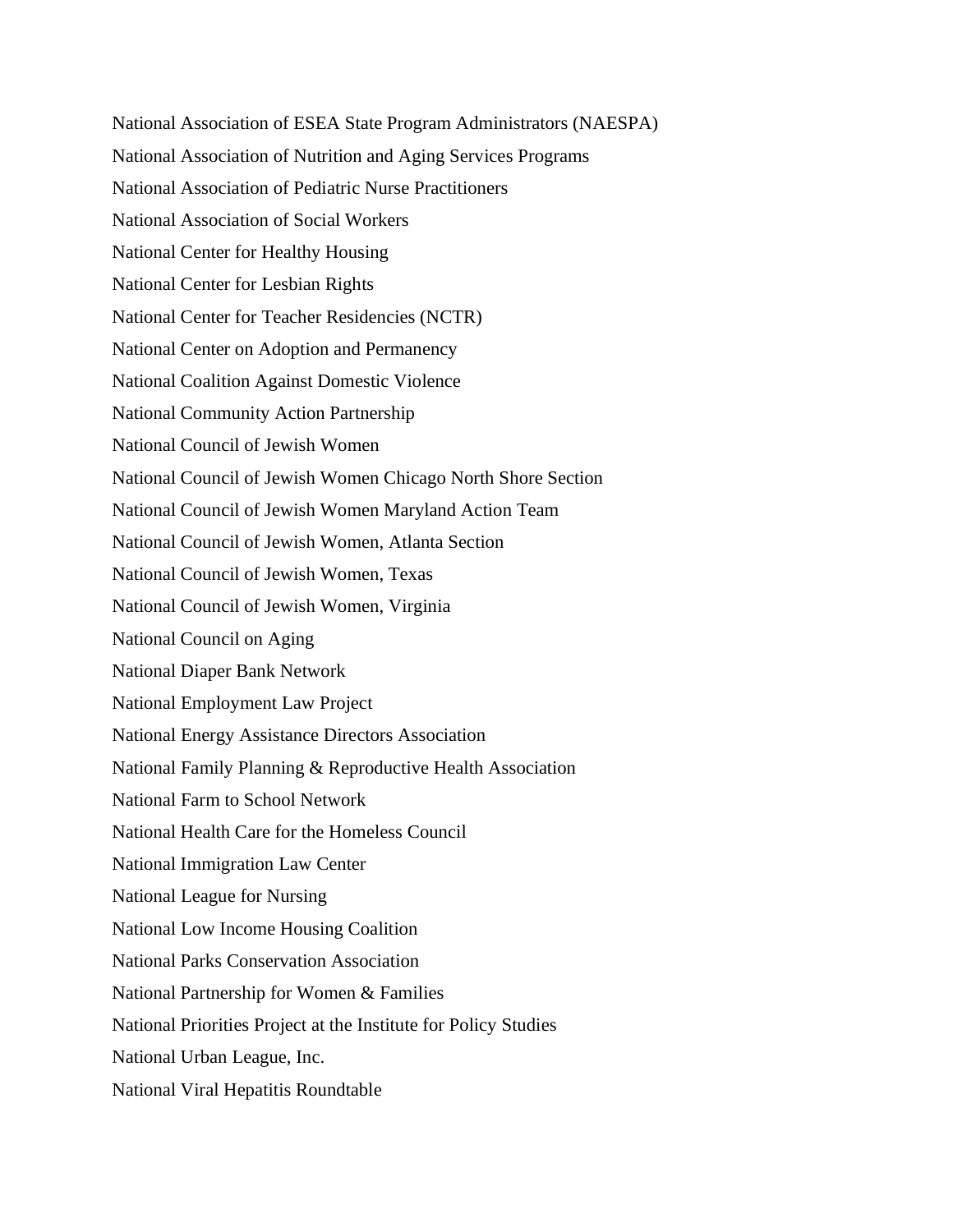National WIC Association National Women's Law Center Natural Resources Defense Council (NRDC) Nebraska Chapter of the National Association of Social Workers NETWORK Lobby for Catholic Social Justice Nevada Chapter of the National Association of Social Workers Nevada Coalition to End Domestic and Sexual Violence New Hampshire Chapter of the National Association of Social Workers New Jersey Association on Correction New Jersey Chapter of the National Association of Social Workers New Mexico Chapter of the National Association of Social Workers New Mexico Coalition to End Homelessness New York City Chapter of the National Association of Social Workers New York State Chapter of the National Association of Social Workers NH Hunger Solutions Non Profit Housing Association of Northern California Nonprofit Finance Fund North Carolina Chapter of the National Association of Social Workers North Carolina Justice Center North Dakota Chapter of the National Association of Social Workers Occupy Bergen County (New Jersey) Office of Peace, Justice, and Ecological Integrity, Sisters of Charity of Saint Elizabeth Ohio Alliance to End Sexual Violence Ohio Chapter of the National Association of Social Workers Oklahoma Chapter of the National Association of Social Workers Oregon Chapter of the National Association of Social Workers **Oregonizers** Our Children Oregon Panhandle Community Services Partnership for America's Children PathStone Corporation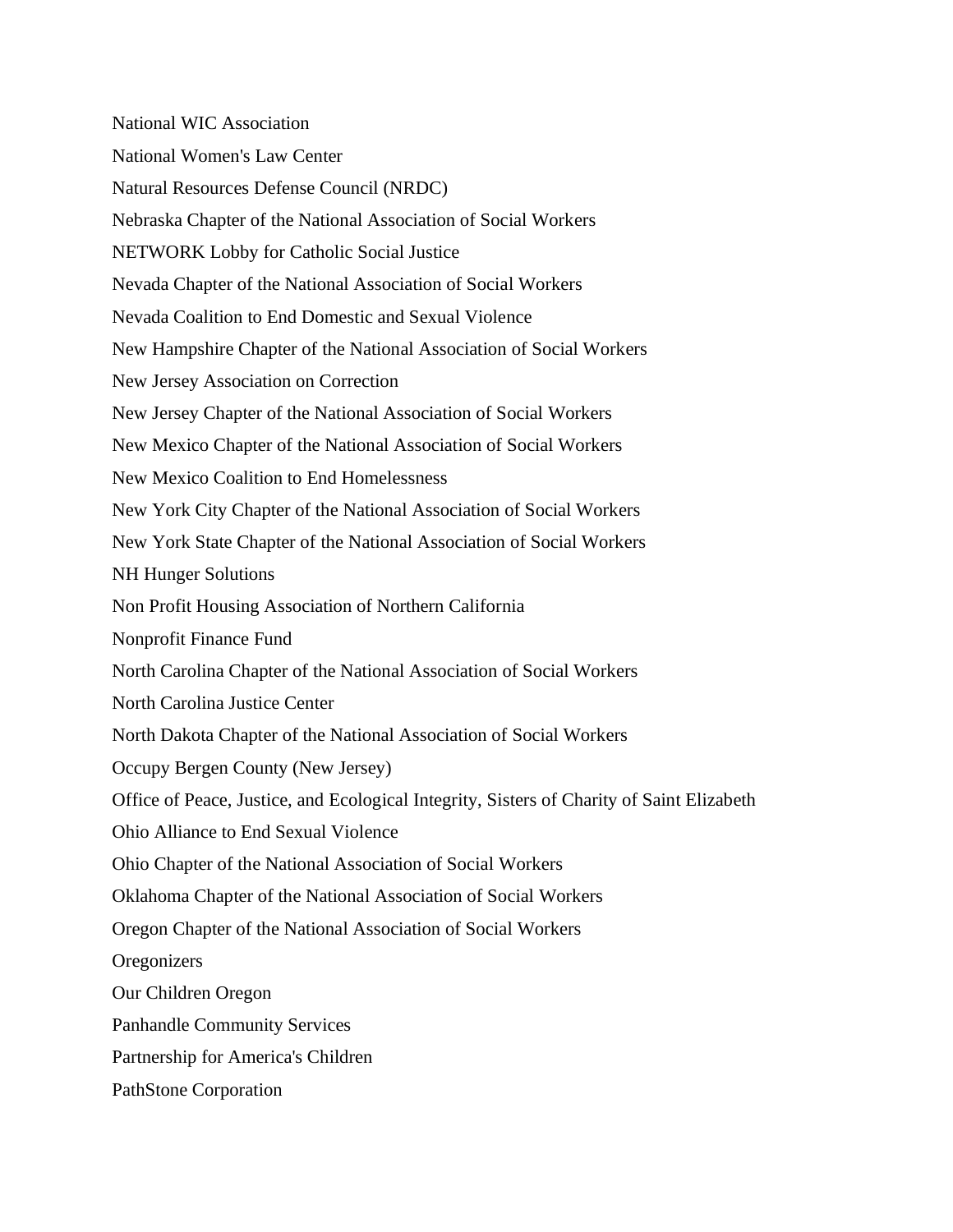Pennsylvania Chapter of the National Association of Social Workers Pennsylvania Council of Churches Penny Appeal USA People's Self-Help Housing, Inc. Planned Parenthood Federation of America Poligon Education Fund Pouhana O Na Wahine Preble Street Presentation Sisters Union - USA Unit Presente.org Project Bread Provincial Council Clerics of St. Viator Public Advocacy for Kids (PAK) Public Citizen Puerto Rico Chapter of the National Association of Social Workers Rachel Carson Council Redding Pilgrim and Redding RHF Housing RESULTS RESULTS DC/MD RESULTS Fort Worth Global and Domestic RESULTS Indianapolis Global Group RESULTS Tennessee Rhode Island Chapter of the National Association of Social Workers Ryan White Medical Providers Coalition Safer Foundation Samaritan Daytop Village San Francisco AIDS Foundation San Martin de Porres Soup Kitchen Schenectady Community Action Program, Inc. Sisters of Charity Sisters of Charity Federation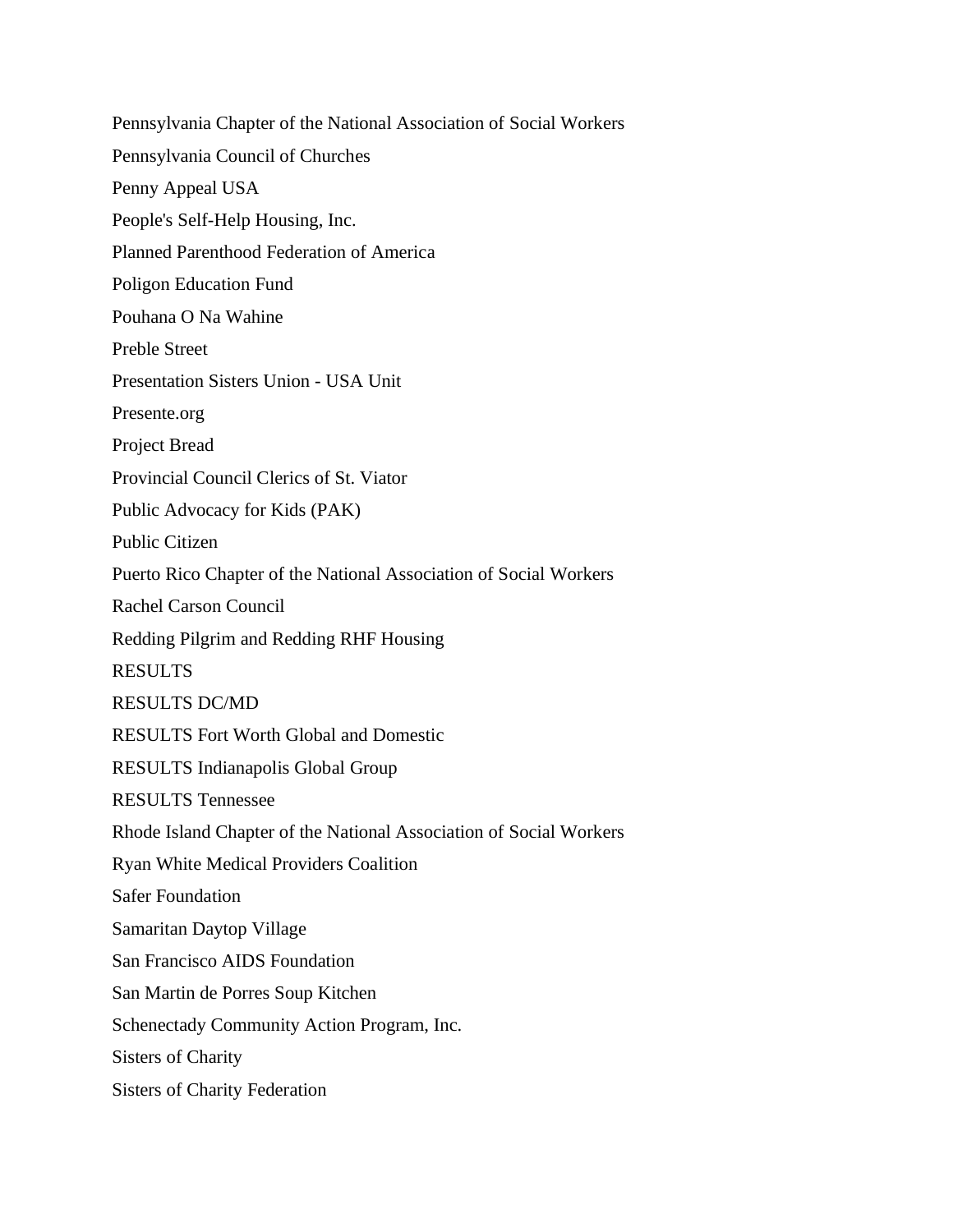Sisters of Charity of Nazareth Congregational Leadership Sisters of Charity of Nazareth Western Province Leadership Sisters of Charity, BVM Sisters of Mercy of the Americas Sisters of Notre Dame de Namur Sisters of Saint Joseph of Chestnut Hill, Philadelphia, PA Sisters of St. Dominic of Blauvelt, New York Sisters of St. Francis Assisi Sisters of St. Francis, Clinton, Iowa Sisters of St. Joseph of Boston Sisters of St. Joseph of Peace Sisters of the Good Shepherd Sisters of the Presentation, Dubuque SMOC Society of Helpers Sojourners South Carolina Chapter of the National Association of Social Workers South Carolina Equality South Dakota Chapter of the National Association of Social Workers St. Ambrose Social Justice Committee St. Francis Friends of the Poor Stafford County Health Department Stand UP Alaska Staten Island Center for Independent Living, Inc. Stop TB Massachusetts Stop TB USA Sunrise Community Health WIC Supportive Housing Network of New York Survivor Advocacy Outreach Program Tennessee Chapter of the National Association of Social Workers Texas Chapter of the National Association of Social Workers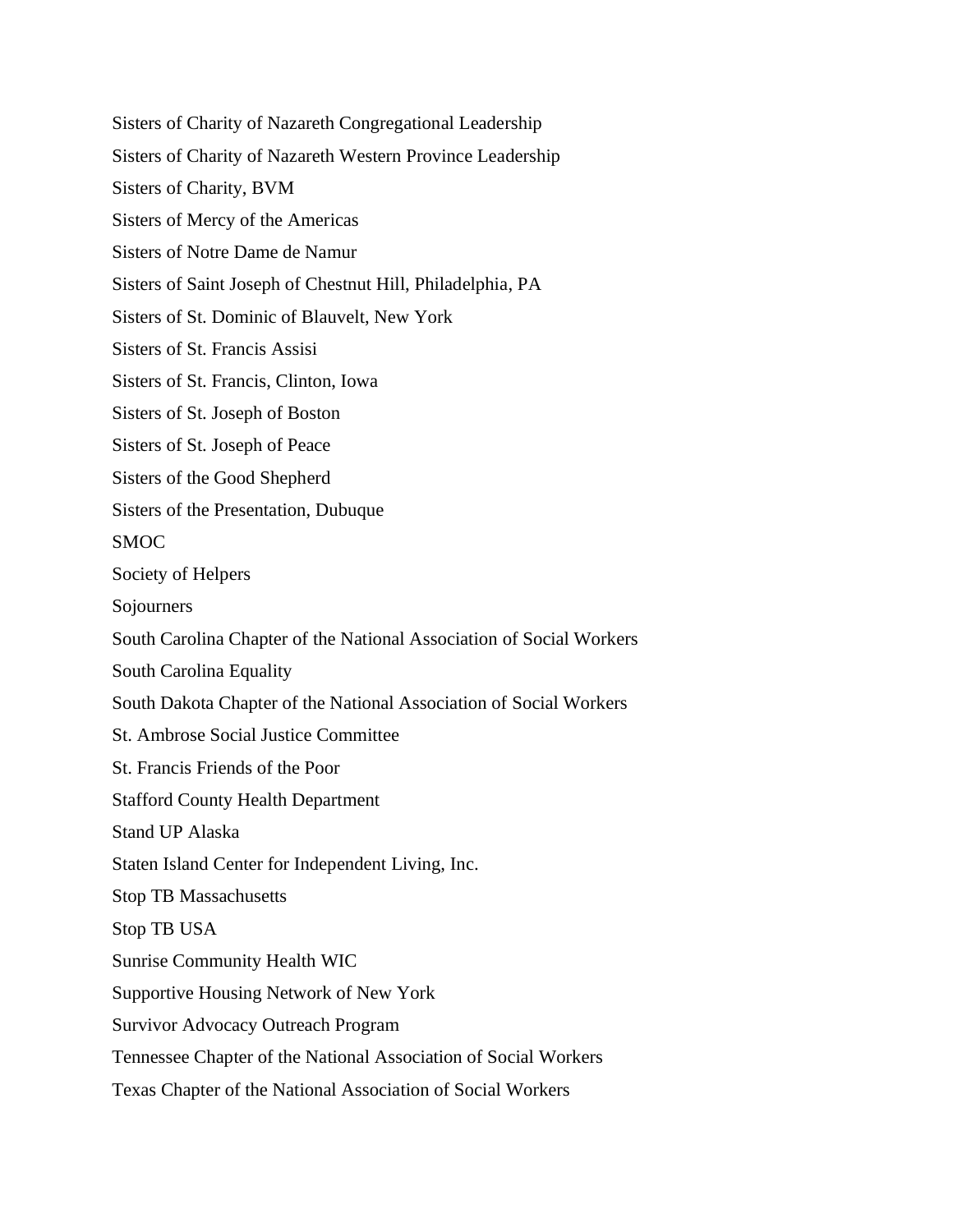Texas Homeless Network The AIDS Institute The Arc The Center for Popular Democracy The Ecotopian Society The Leadership Team of the Sisters of Saint Francis of Dubuque, IA The National Domestic Violence Hotline The Sisters of St. Joseph of Carondelet Albany Province Justice Committee The United Methodist Church - General Board of Church and Society The Washington Lawyers' Committee for Civil Rights and Urban Affairs The Workers Circle Thrive Alabama Townhall II TrueCare Trystereo/New Orleans Harm Reduction Network Union of Concerned Scientists Unitarian Universalists for a Just Economic Community Upper Ohio Valley Sexual Assault Help Center Inc URGE: Unite for Reproductive & Gender Equity USAging Utah Chapter of the National Association of Social Workers Utah County Health Department WIC Program Vermont Chapter of the National Association of Social Workers Vermont Network Against Domestic and Sexual Violence Victim Rights Law Center Vietnamese American Community Center of the East Bay Virgin Islands Chapter of the National Association of Social Workers Virginia Chapter of the National Association of Social Workers Virginia Housing Alliance Voice for Adoption Voices for Progress